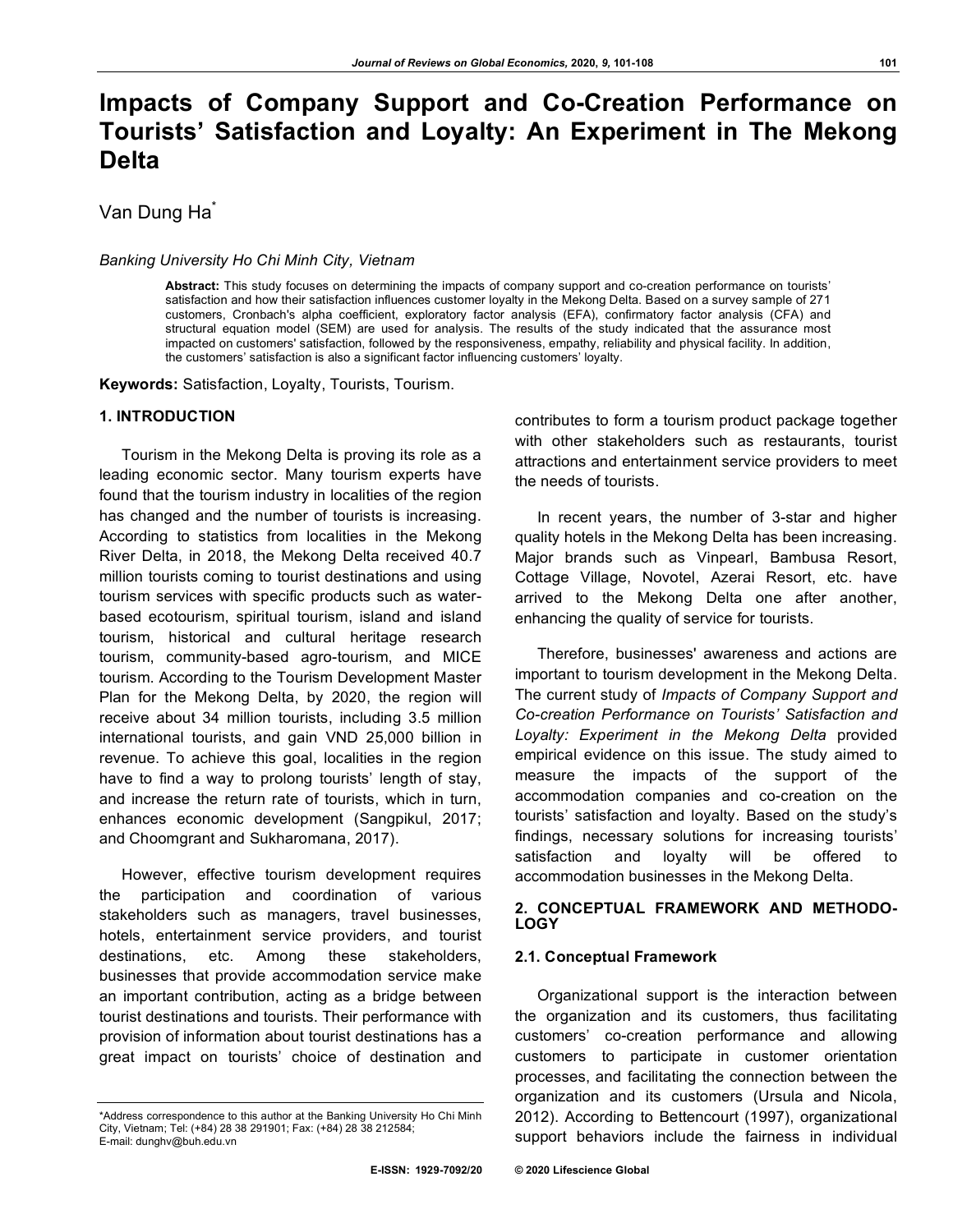treatment, effective recovery, keeping promises and reliable service delivery, and staff's fulfillment of special requirements. In the context of this study, the support of an accommodation business is that the accommodation business always attaches great importance to the needs and desires of the guests, providing the necessary information for them, and creating favorable conditions for them to interact with staff and express their desire so that the accommodation business could better serve the needs of its guests.

According to Prahalad and Ramaswamy (2004), cocreation performance is the participation of both the facility and customers to create the value. It is not only the attempt of the facility to satisfy its customers but also the joining of customers in creating service experience that is appropriate to their situation. Cocreation performance in tourism services can be understood as the interaction between the staff of the facility and customers in a way that customers can receive the best service in accordance with their respective conditions. For example, with 2 guests having different financial conditions, the hotel staff will recommend different room types for each customer, ensuring the best service to their own affordability.

According to Kotler (2003), customers' satisfaction is evaluated according to what they have received as compared to their expectations. This is an individual comparison. If what a customer has received is more than what they expected, the customer is satisfied and vice versa (Vo and Pham, 2015). This is the consideration of customers' satisfaction after they have experienced the service, and the final psychological assessment in reaffirming customers' initial expectations of the service (Oliver and Swan, 1989).

Tourists' loyalty indicating their intent of future behaviors which are influenced by their travel experience is their reuse and recommendation of the service to others (Lee and Hsu 2013). According to Gursoy *et al*. (2014), tourists' loyalty includes their attitudes or behaviors.

In the context of this study, customers' loyalty is reflected in their reuse of accommodation services and their intent of recommending this accommodation business to friends, relatives, colleagues, and other tourists wanting to visit the Mekong Delta.

#### **2.2. Literature Review**

A study by Ursula and Nicola (2012) aimed to find out the support of accommodation businesses, cocreation performance, visitors' satisfaction and loyalty. The authors indicated that the support of accommodation businesses is essential for the increase of visitors' loyalty, whereby co-creation performance will be improved and the increase of visitor's satisfaction and loyalty will be stimulated.

Another study by Yi and Gong (2013) aimed to find out the relationship between tourism services of accommodation businesses and co-creation performance to increase tourists' satisfaction and loyalty. The authors conducted an analysis of the increase of cocreation performance which resulted from the useful services provided by the accommodation business, thereby, the improvement of the services provided by the accommodation business would promote visitors' satisfaction and loyalty to a better level.

In Vietnam, following the study by Ursula and Nicola (2012), Vo and Pham (2015) indicated that according to the theory of advantage of resources and serviceoriented perception, the service value is co-created by visitors and providers. Therefore the authors developed and tested the model of relationship between the Behaviors and Attitudes of tourists. The samples were collected in 1-1 pairs, including one guide and one tourist served by this guide. 464 pairs of questionnaires were used for the study. The results of the SEM analysis showed that both tourists' participation behaviour and tourist-oriented behavior had a positive impact on tourists' satisfaction. However, the impact of tourists' participation on their satisfaction was stronger. The tourists' attitudes when participating had a strong impact on their participation behaviours; touristoriented behavior did not affect tourists' attitudes when participating.

This study proposed the following hypotheses:

## *Relationship between Company Support and Co-Creation Performance*

According to Ursula and Nicola (2012), service activities are equalized by allowing customers to actively participate in co-creation performance and empowering them to give comments. Moreover, with better support of organizations, including those operating in the field of tourism, activities of customers and service providers will be better and better as customers actively obtain information (Ursula and Nicola, 2012; Yi and Gong, 2013).

Accordingly, if an accommodation business creates good interaction with guests, provides detailed information about the rooms, always prioritises their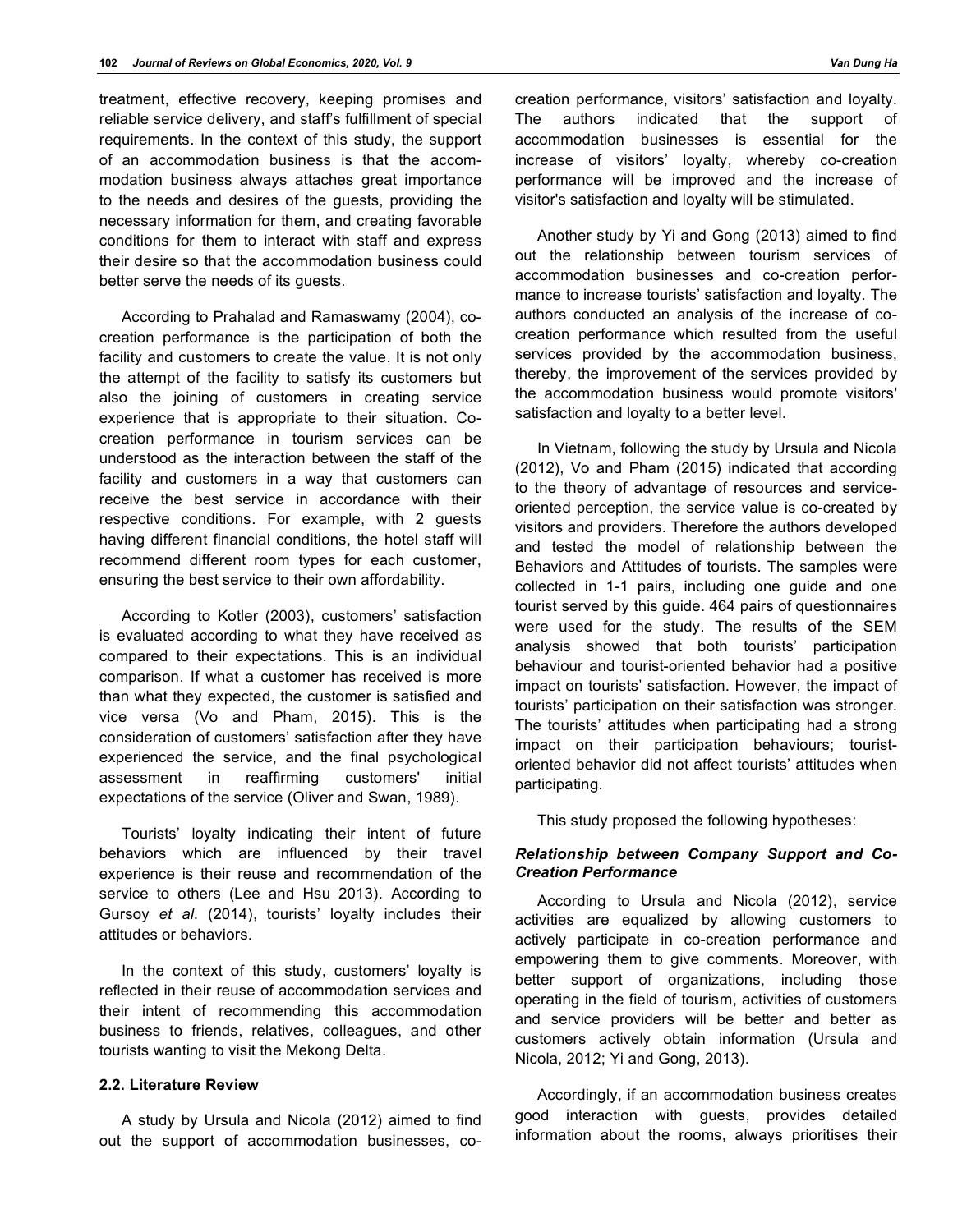needs and satisfies their specific demands, tourists will have many opportunities and incentives to participate in co-creation performance that will contribute to the creation of value when using tourist services (Ursula and Nicola, 2012; Yi and Gong, 2013). On that basis, the authors proposed the following hypothesis:

*H1: Company Support has a positive impact on cocreation performance.*

# *Relationship between Co-creation performance and Customers' Satisfaction and Loyalty*

According to Ursula and Nicola (2012), when customers participate in using a service, their perception of the service provider reflects their satisfaction and loyalty to the service provider. When customers have the opportunity to co-create a personalized tour package which is tailored to their needs, they will be more satisfied and more likely to return to use the service provided by that organization once more and recommend it to others. This indicates that co-creation performance has a positive impact on and improve customers' satisfaction and loyalty. On that basis, the authors proposed the following hypotheses:

*H2: Co-creation performance positively influences Tourists' Satisfaction.*

*H3: Co-creation performance positively influences Tourists' Loyalty.*

## **2.3. Methodology**

The data collection was conducted on tourists to the Mekong Delta by using questionnaires distributed at hotels and resorts where tourists stayed in provinces and cities such as Can Tho and Tien Giang, Ben Tre, Vinh Long, Hau Giang, Dong Thap, An Giang and Bac Lieu, for a period of 5 months from February 2019 to June 2019. The collection of data was conducted in a default and convenient way as follows:

- + Requested the consent from the owners of hotels and resorts for the distribution of questionnaires to the guests staying at the facilities, and requested the staff (receptionists) to act as contact persons to distribute and collect the questionnaires.
- + Sent the questionnaires to the reception department of each hotel or resort right after the owner of the hotel or resort gave the consent.

| <b>Factors</b>               | Code            | <b>Scale</b>                                                                                                       |                                |  |
|------------------------------|-----------------|--------------------------------------------------------------------------------------------------------------------|--------------------------------|--|
|                              | HT <sub>1</sub> | Accommodation businesses thought well of my needs and desires                                                      |                                |  |
|                              | HT <sub>2</sub> | Accommodation businesses always provided me as much as possible the<br>most necessary information when I needed it | Ursula and                     |  |
| Company Support              | HT <sub>3</sub> | Accommodation businesses always well informed me about what would<br>happen in their premises                      | Nicola<br>(2012)               |  |
|                              | HT4             | Accommodation business explained the room types to me and made very<br>helpful suggestions                         |                                |  |
|                              | TS <sub>1</sub> | I actively participated in my tour                                                                                 |                                |  |
| Co-creation Performance      | TS <sub>2</sub> | I used the experience from previous tours to arrange the lodging                                                   | Ursula and<br>Nicola<br>(2012) |  |
|                              | TS <sub>3</sub> | The ideas of choosing the lodging were of interest to me                                                           |                                |  |
|                              | TS <sub>4</sub> | I spent a considerable amount of time choosing the lodging                                                         |                                |  |
|                              | HL <sub>1</sub> | I was satisfied with the customer service of the Accommodation Business                                            |                                |  |
| <b>Customer Satisfaction</b> | HL2             | Overall, I was very satisfied with the lodging of this Accommodation<br><b>Business</b>                            | Ursula and<br>Nicola<br>(2012) |  |
|                              | HL <sub>3</sub> | My stay at this accommodation met my expectations                                                                  |                                |  |
| Loyalty                      | TT <sub>1</sub> | If I have the opportunity to return to the Mekong Delta, I will stay at this<br>accommodation provider again       |                                |  |
|                              | TT <sub>2</sub> | I may use other services of this accommodation provider the next time I<br>travel                                  | Ursula and<br>Nicola           |  |
|                              | TT <sub>3</sub> | I will recommend this accommodation providers to my friends and relatives                                          | (2012)                         |  |
|                              | TT <sub>4</sub> | I like to discuss this accommodation providers with others                                                         |                                |  |

**Table 1: The Scales Measuring Factors in the Research Model**

Source: Author's summarize.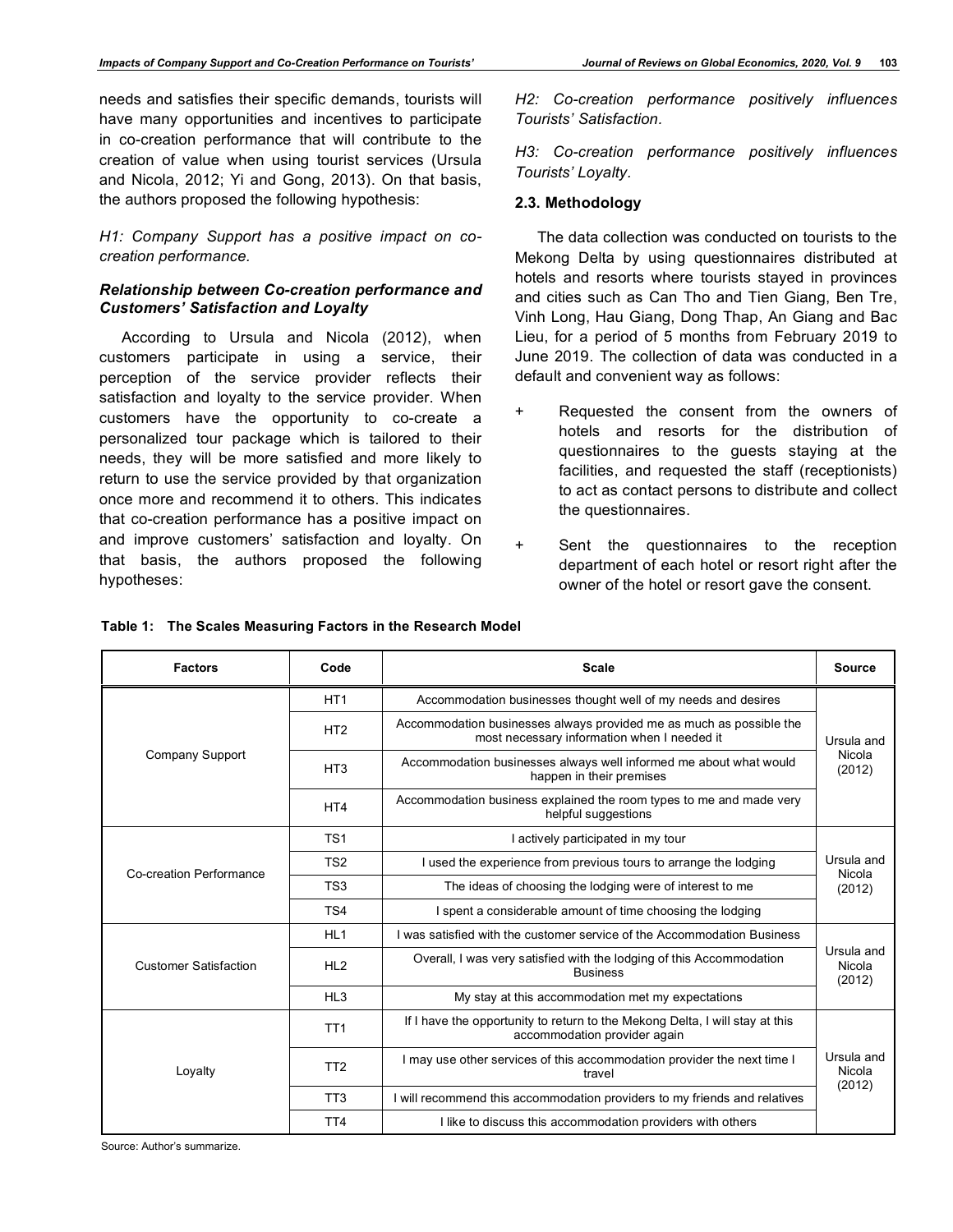The information on the questionnaires was saved and the author conducted the 2nd survey to check the accuracy of the data by making direct phone calls to respondents. Unfulfilled questionnaires were removed from the samples.

The collected data was coded and processed in SPSS and AMOS (using Structural Equation Modeling) to get the assessment results of Impacts of accommodation businesses' support and co-creation performance on tourists' satisfaction and loyalty.

All variables in the research model are measured on a 5-point Likert scale from the study of Ursula and Nicola (2012), as follows:

#### **3. FINDINGS AND DISCUSSIONS**

## **3.1. Findings**

Of the total 300 distributed questionnaires, 283 were collected, with a response rate of 94.33%. And of the collected questionnaires, 12 were unfulfilled, thus the total number of valid questionnaires was 271, accounting for 90.33%.

First, the author conducts statistical analyses on the information provided by respondents who were tourists to the Mekong Delta according to the criteria of the number of visits, the purpose of using accommodation services and the duration of stay. The findings show that the number of respondents with 1 or 2 visits is 31, accounting for 11.44%; with 3 or 4 visits is 56, accounting for 20.66%; with 5 or 6 visits is 63, accounting for 23.25%; and with more than 6 visits is 121, accounting for 44.65%. The number of respondents with sight-seeing purposes is 141, accounting for 52.03%; with business purposes is 96, accounting for 35.42%; and with other purposes is 34, accounting for 12.55%. The number of respondents with the duration of stay less than 2 days is 78, accounting for 28.78%; with duration of stay from 2 to 5 days is 157, accounting for 57.93%; and with duration of stay over 5 days is 36, accounting for 13.29%.

The results of reliability analysis show that the factor with the highest Cronbach's Alpha coefficient of 0.893 is Loyalty, and the one with the lowest Cronbach's Alpha coefficient of 0.795 is Co-creation Performance. All Cronbach's Alpha coefficients of the factors are relatively high, reaching 0.7 or higher. The correlation coefficient of the total variables is greater than 0.3, showing that the variables are closely correlated. Thus the variables are eligible to be included in the regression analysis.

Thus, the results of analysis and evaluation of the scale reliability show that all 15 variables (including variables of factors) included in the analysis meet the requirements. Therefore, they are all eligible to be included in the next analyses.

All 15 variables of the factors that meet the requirements of Cronbach's Alpha are included in the exploratory factor analysis (EFA) to explore the scale structure of factors: HT (Company Support), TS (Cocreation Performance), HL (Tourists' satisfaction with accommodation businesses), TT (Tourists' Loyalty).

| <b>Variables</b>                | <b>Description</b> | <b>Number of respondents</b> | Percent |
|---------------------------------|--------------------|------------------------------|---------|
|                                 | 1 or 2             | 31                           | 11.44   |
| Number of visits                | 3 or 4             | 56                           | 20.66   |
|                                 | 5 or 6             | 63                           | 23.25   |
|                                 | more than 6        | 121                          | 44.65   |
|                                 | sight-seeing       | 141                          | 52.03   |
| Purpose of using hotel services | business           | 96                           | 35.42   |
|                                 | others             | 34                           | 12.55   |
|                                 | < 2 days           | 78                           | 28.78   |
| Duration of stay                | from 2 to 5 days   | 157                          | 57.93   |
|                                 | more than 5 days   | 36                           | 13.29   |

#### **Table 2: Descriptive Statistical Results**

Source: Author's calculation.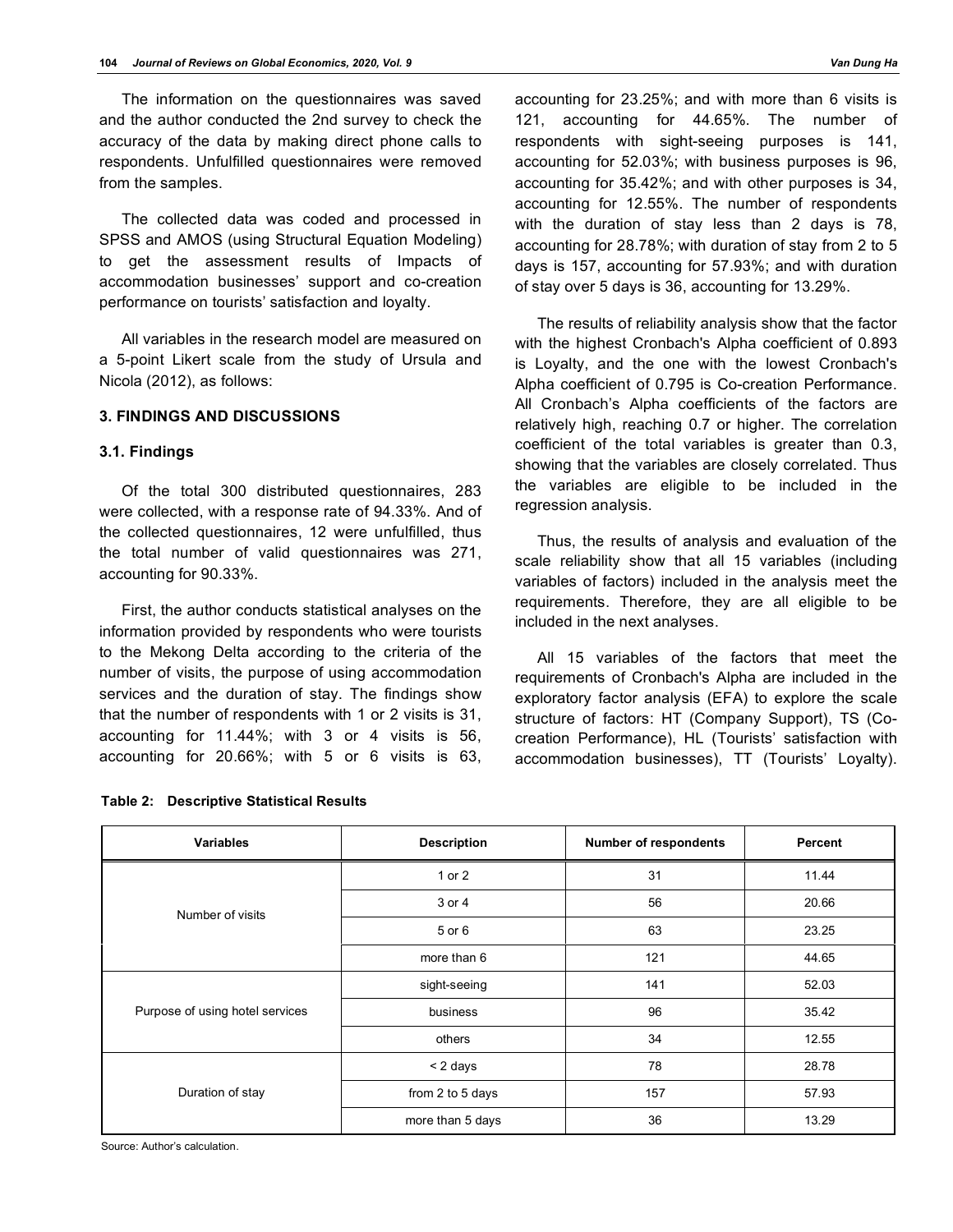#### **Table 3: Cronbach's Alpha**

| <b>Factors</b>                                  | <b>Cronbach's Alpha</b> | n of variables |
|-------------------------------------------------|-------------------------|----------------|
| The support of tourist accommodation businesses | 0.890                   |                |
| Co-creation performance                         | 0.795                   |                |
| Satisfaction                                    | 0.866                   |                |
| ∟oyalty                                         | 0.893                   |                |

Source: Author's calculation.

After ensuring proper implementation of the EFA process, the factors are tested to clean the data.

#### **Table 4: Results of EFA**

|                 | 0.891            |           |
|-----------------|------------------|-----------|
| Bartlett's test | Chi-Square value | 2,035.864 |
|                 | df               | 105       |
|                 | Sig.             | 0.000     |

Source: Author's calculation.

With the results of analysis of variables of factors, the author obtains KMO coefficient of 0.891, and Sig. of

#### **Table 5: Factor Rotation Results**

0.000. This confirms that the KMO value ensures the appropriateness of exploratory factor analysis and the significant level of the data put into performing factor analysis. The Chi-Square statistic of Bartlett's test is 2,035,864 with Sig = 0.000 << 0.05. At the same time, the total variance explained is moderate, 76.069% of the data variation is explained by 4 factors, and the scales are extracted and accepted. The extraction is stopped at the 4th factor, equivalent to eigenvalue of 1,185, greater than 1 (this confirms that the input variables are arranged into 4 factor groups).

The results of factor rotation show that all factors meet the requirements (factor loadings are greater than

|                                     | <b>Factors</b>       |                  |        |        |
|-------------------------------------|----------------------|------------------|--------|--------|
|                                     | 1                    | $\boldsymbol{2}$ | 3      | 4      |
| HT <sub>2</sub>                     | 0.871                |                  |        |        |
| HT3                                 | 0.854                |                  |        |        |
| HT4                                 | 0.826                |                  |        |        |
| HT <sub>1</sub>                     | 0.810                |                  |        |        |
| TT <sub>2</sub>                     |                      | 0.931            |        |        |
| TT <sub>3</sub>                     |                      | 0.864            |        |        |
| TT <sub>1</sub>                     |                      | 0.815            |        |        |
| TT4                                 |                      | 0.589            |        |        |
| TS <sub>2</sub>                     |                      |                  | 0.890  |        |
| TS1                                 |                      |                  | 0.838  |        |
| TS4                                 |                      |                  | 0.710  |        |
| TS3                                 |                      |                  | 0.671  |        |
| HL3                                 |                      |                  |        | 0.891  |
| HL1                                 |                      |                  |        | 0.847  |
| HL2                                 |                      |                  |        | 0.761  |
|                                     | Eigenvalue = $1.185$ |                  |        |        |
| Percent of Total Variance Explained | 50.017               | 59.838           | 68.169 | 76.069 |

Source: Author's calculation.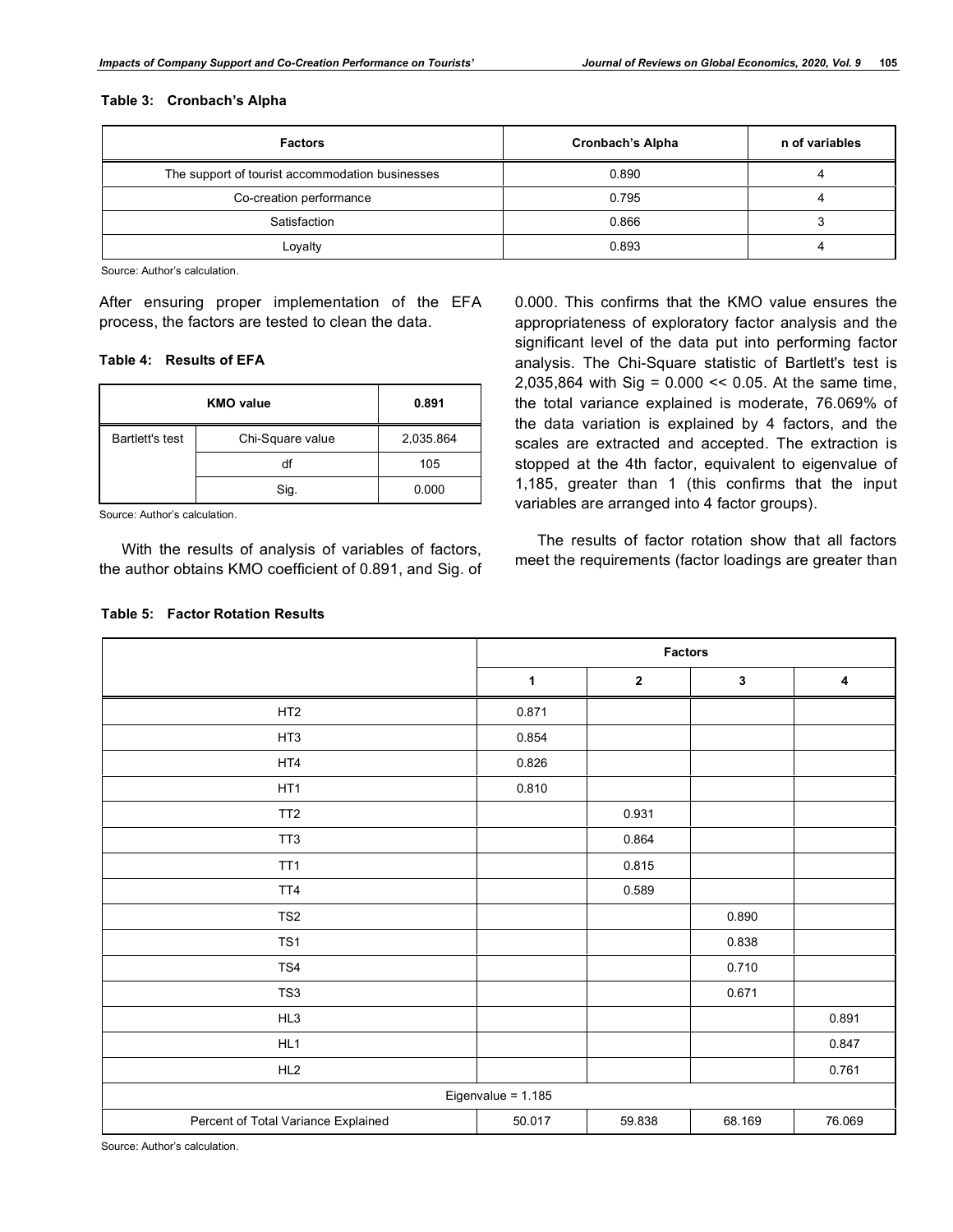0.5) and arranged in 4 separate groups of factors, including Support from Accommodation Businesses (HT1, HT2, HT3, HT4), Co-creation Performance (TS1, TS2, TS3, TS4), Customers' Satisfaction (HL1, HL2 and HL3) and Customers' Loyalty (TT1, TT2, TT3).

The author conducts CFA, using AMOS software, with the purpose of checking the relationship of the factors. In order to conduct CFA, the author uses results obtained from EFA, with the main factor groups included for analysis, namely: HT (Support of accommodation businesses), TS (Co-creation Performance), HL (Customers' Satisfaction), TT (Customers' Loyalty). After conducting CFA, the author obtains standardized analysis results with the results as follows:

**Table 6: Indicators for Evaluation of CFA Analysis Results by Standardized Coefficients**

| Sq | <b>Indicators</b>     | <b>Values</b> |
|----|-----------------------|---------------|
|    | Chi-square/df         | 2.824         |
| 2  | P-value of Chi-square | 0.000         |
| 3  | TLI                   | 0.904         |
|    | CFI                   | 0.924         |
| 5  | <b>RMSEA</b>          | 0.096         |

Source: Author's calculation.

As being shown in the table, Chi-square / df is 2,824, less than 3; TLI is 0.904, greater than 0.8; CFI is 0.924, greater than 0.9; and RMSEA is 0.096, less than 0.1. So it can be said that the model is consistent with the collected data. And as the standardized coefficients are greater than 0.5, which is statistically significant, meaning that the factors reach a convergence value.

Thus, with the results of CFA analysis, the author obtains model results with the main factors as the data included in the CFA analysis, namely: HT (The support of accommodation businesses), TS (Co-creation Performance), HL (Customer satisfaction), TT (Customer Loyalty).



**Figure 1:** CFA results according to standardized coefficients. Source: Author's calculation.

Also, the paper performs the calculation of the synthetic reliability values and the total variance extracted to evaluate the reliability of the scales. The results show that the combined reliability values and total variance extracted of all factors are greater than 0.5, which show that the factors ensure the reliability when being included in the analysis. In addition, the Pvalue calculation of the correlation coefficients in each pair show that the P-value is less than 0.05 (5%), so the correlation coefficients of each pair are different as compared to 1 at 95% reliability. Therefore, the concepts reach the discriminatory value.

To conduct the SEM analysis to explore the impacts of the accommodation business's support on co-

|  |  | Table 7:    Reliability Coefficients and the Total Variance Explained of Factors |  |  |  |  |  |
|--|--|----------------------------------------------------------------------------------|--|--|--|--|--|
|--|--|----------------------------------------------------------------------------------|--|--|--|--|--|

| Seq | <b>Factors</b>          | Reliability | Total variance explained |
|-----|-------------------------|-------------|--------------------------|
|     | Company support         | 0.892       | 0.773                    |
|     | Co-creation Performance | 0.856       | 0.709                    |
|     | Satisfaction            | 0.872       | 0.794                    |
|     | Loyalty                 | 0.898       | 0.789                    |

Source: Author's calculation.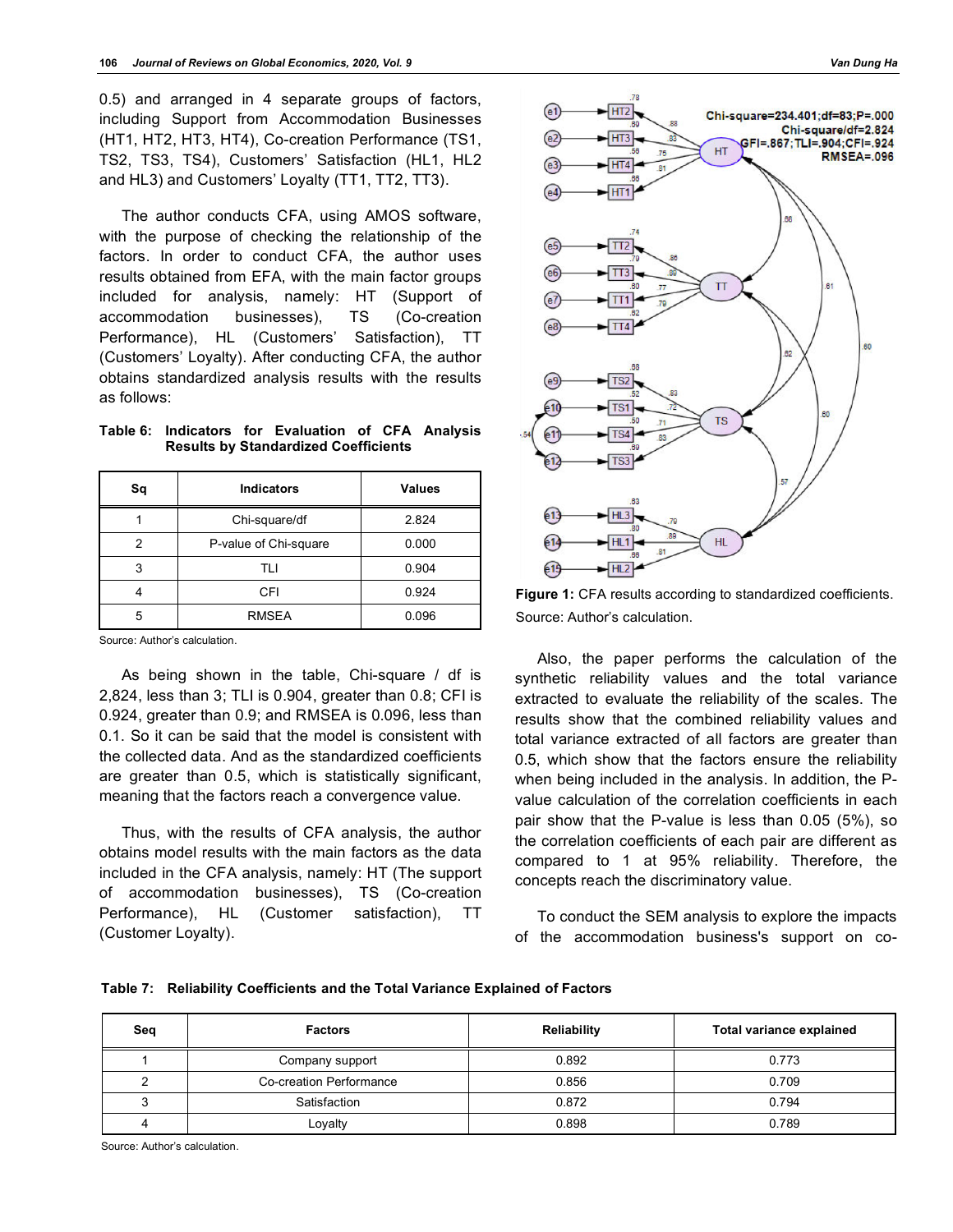creation performance, tourists' satisfaction and loyalty, the paper changes the models obtained from the results of CFA analysis to the SEM.



**Figure 2:** SEM results: Impacts of the support from accommodation businesses and co-creation on customers' satisfaction and loyalty.

Source: Author's calculation.

**Table 8: Indicators for Evaluation of SEM Analysis Results by Standardized Coefficients**

| Sq | <b>Indicators</b>     | <b>Values</b> |
|----|-----------------------|---------------|
|    | Chi-square/df         | 2.942         |
| 2  | P-value of Chi-square | 0.000         |
| 3  | TI I                  | 0.898         |
|    | CFI                   | 0.917         |
| 5  | <b>RMSEA</b>          | 0.099         |

Source: Author's calculation.

The table shows that the model results are consistent with market data, which are reflected in indicators: Chi-square / df is 2,942, less than 3; TLI is 0.898, greater than 0.8; CFI is 0.917, greater than 0.8; and RMSEA is 0.099, less than 0.1.

Also, based on the analysis results and significant P-value of the relationships between the factors, we can see that the P value is less than 5%. Therefore, the factors such as HT (Company support), TS (Cocreation performance), HL (Customer satisfaction), and

TT (Customers' Loyalty) are all statistically significant in SEM.

**Table 9: SEM Results**

| Relationship                      | Regression<br>coefficient | S.E.  | C.R.  | Р     |
|-----------------------------------|---------------------------|-------|-------|-------|
| $CC \leftarrow \hspace{0.1cm} CS$ | 0.548                     | 0.063 | 8.640 | $***$ |
| $CS \leftarrow CC$                | 1.146                     | 0.154 | 7.464 | $***$ |
| $CI \leftarrow CO$                | 1.310                     | 0.157 | 8.366 | $***$ |

Source: Author's calculation.

|  |  |  | Table 10: Results of SEM Standardized Coefficients |  |
|--|--|--|----------------------------------------------------|--|
|--|--|--|----------------------------------------------------|--|

| Relationship                      | Regression<br>coefficient | <b>Coefficients rounded</b><br>according to the diagram |
|-----------------------------------|---------------------------|---------------------------------------------------------|
| $CC \leftarrow \hspace{0.1cm} CS$ | 0.791                     | 0.79                                                    |
| $CS \leftarrow CC$                | 0.716                     | 0.72                                                    |
| CI <--- CC                        | 0.783                     | 0 78                                                    |

Source: Author's calculation.

#### **3.2. Evaluation**

In reviewing the regression coefficient values among factors, we see that the regression coefficient values of all factors are greater than zero, thus indicating the positive relationship (positive impacts) among the factors. First of all, Support from Accommodation Business has a positive impact on Cocreation Performance (with regression coefficient being 0.79), which means that when the Support from Accommodation Businesses is better, the Co-creation Performance will increase (with the Support from Accommodation Businesses increasing by 1 time, the Co-creation will increase by 0.79 time). This result is proved by Ursula and Nicola (2012) and Yi and Gong (2013).

Also, the Co-creation Performance positively impacts on visitors' satisfaction (with regression coefficient being 0.72), that is, when Co-creation Performance is better, tourists' satisfaction will increase (with the Co-creation increasing by 1 time, the Tourists' Satisfaction will increase by 0.72 time). This result is proved by Ursula and Nicola (2012) and Yi and Gong (2013). The Co-creation Performance also positively impacts on Tourists' Loyalty (with regression coefficient being 0.78), that is, when Co-creation is better, Tourists' Loyalty will increase (with Co-creation Performance increasing by 1 time, the Tourists' Loyalty will increase by 0.78 time). This result is different from